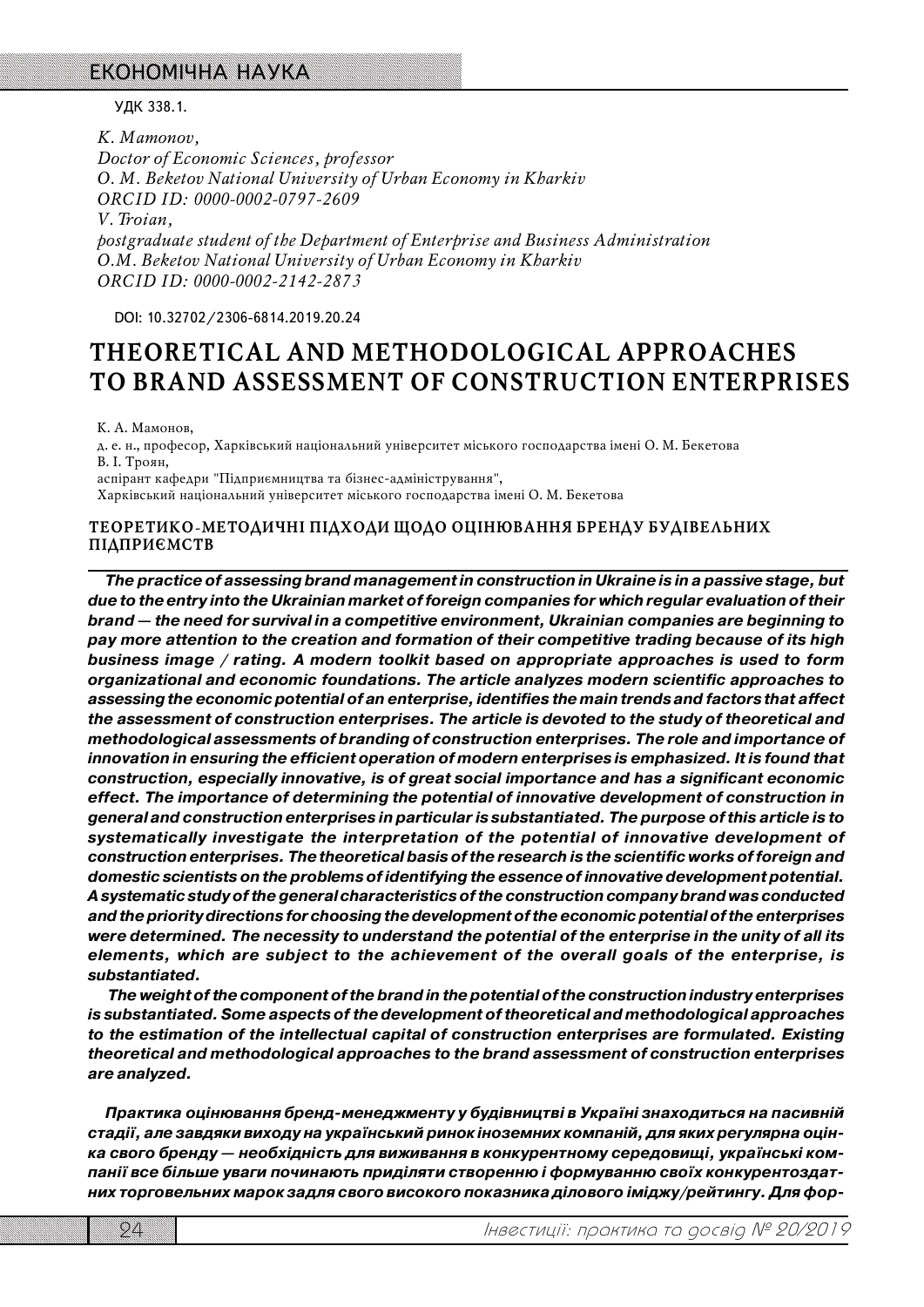*мування організаційно"економічних засад застосовується сучасний інструментарій, який ба" зується на відповідних підходах. У статті проаналізовано сучасні наукові підходи до оцінки еко" номічного потенціалу підприємства, визначено основні тенденції та фактори, що впливають на оцінювання будівельних підприємств. Статтю присвячено вивченню теоретико"методологіч" них щодо оцінювання бренду будівельних підприємств. Підкреслюється роль та значення інно" вацій у забезпеченні ефективної роботи сучасних підприємств. Встановлено, що будівництво, особливо інноваційне, має велике соціальне значення та має значний економічний ефект. Об" грунтовано важливість визначення потенціалу інноваційного розвитку будівництва загалом та будівельних підприємств зокрема. Мета цієї статті — систематизувати дослідження інтерпре" тації потенціалу інноваційного розвитку будівельних підприємств. Теоретичною основою дос"* лідження є наукові праці зарубіжних та вітчизняних вчених з проблем виявлення сутності по*тенціалу інноваційного розвитку. Проведено систематичне вивчення загальної характеристи" ки бренду будівельного підприємства та визначено пріоритетні напрями вибору розвитку еко" номічного потенціалу підприємств. Обгрунтовано необхідність розуміння потенціалу підприє" мства в єдності всіх його елементів, що підлягають досягненню загальних цілей підприємства.*

*Аргументовано вагомість складової бренду в потенціалі підприємств будівельної галузі.* Сформульовано окремі аспекти розвитку теоретико-методичних підходів до оцінювання вели*чини інтелектуального капіталу будівельних підприємств. Проаналізовано існуючі теоретичні та методологічні підходи до оцінки бренду будівельних підприємств.*

*Key words: enterprise potential, evaluation, construction industry, resources, brand. Ключові слова: потенціал підприємства, оцінка, будівельна галузь, ресурси, бренд.*

### **INTRODUCTION**

The problem of development of potential capabilities of construction industry enterprises is one of the most important tasks in their activity. Construction as an industry occupies one of the leading positions in the industrial complex of the country and makes a huge contribution to the development of all sectors of the economy without exception. Improved building materials and structures, increases the industrialization and variety of prefabricated buildings and structures. New technological processes of construction production are emerging. In recent years, there has been a rapid and significant complication of construction sites, which is significantly influenced by the creation of new efficient technological processes and their complex mechanization and automation. Construction organizations have relationships with virtually all sectors of the economy and agencies that act as suppliers of materials, machine construction, or are customers (there are a large number of customer organizations in the country) and consumers of construction products. All functional sectoral and regional departments are involved in investment placement in the construction time; construction industry. Large reserves of construction production are placed in solving problems of increasing the efficiency of production and economic potential (VEP), which synthesize many theoretical, methodological problems of design, production of materials and structures and their placement for the needs of construction. The study of the theory and practice of the building complex, the analysis of the numerous reasons for deviation of the planned indicators from the achieved in volume and quality of construction products allow to confirm that the VEP is largely formed and determined at the stage of preparation of construction in the process of designing construction objects and methods of providing them ready materials and structures. To solve the existing problems in the industry today, it is necessary to develop and introduce new methods

of development management, updating production capacity, development of modern types of building materials, as well as improving the competitiveness of domestic enterprises of the construction industry.

 World experience, including the practice of managing economic processes in advanced market economies, shows that sectoral approaches have a significant place in the enterprise management system.

The development and use of a construction company brand in the context of its management is influenced by external factors, condition and transformation processes that occur in the construction field. In particular, according to experts, the problematic aspects of the construction industry are limited funds, low solvency of the population, high credit rates. Issues related to:

— ensuring the reliability of the functioning of the construction industry enterprises;

— formation of breakeven activities of economic entities;

— seasonal nature of the works and reduction of

— improving the quality of construction products;

— identifying opportunities for the use of modern technologies, methods and models of construction projects;

— increase of investment attractiveness and compe titiveness of construction enterprises;

— formation of a brand of construction enterprises, growth of their business reputation;

— sustainable use of the environment and environ mental protection.

### **AN OVERVIEW OF THE LATEST SOURCES OF RESEARCH AND PUBLICATIONS**

Researchers managing the economic potential of enterprises are engaged in such scientists as: V.V. Pro khorov, P. Ignatovsky, Yu.M. Derevyanko, O.V. Bozhanova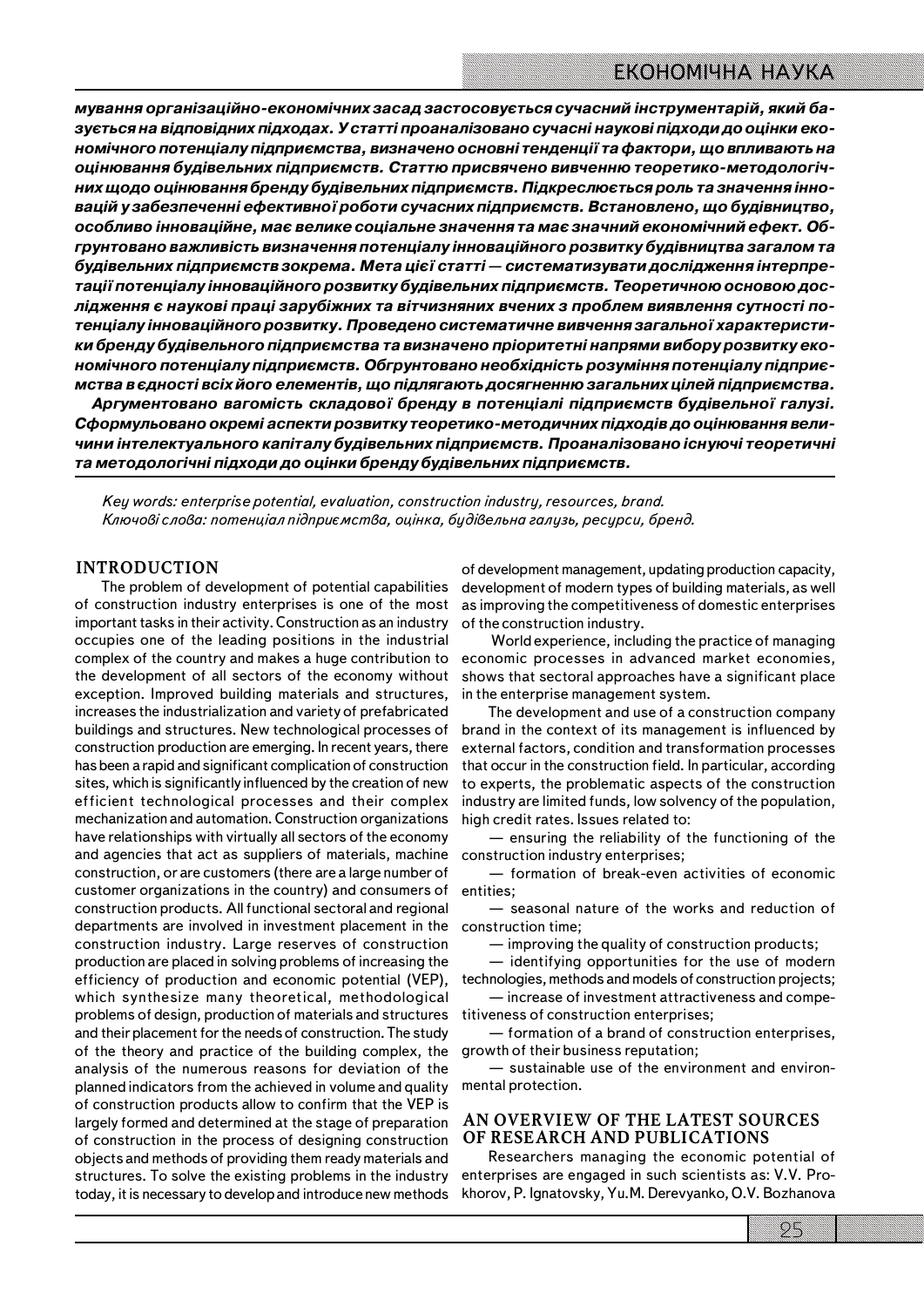## ЕКОНОМІЧНА НАУКА

Y.M. Aksyonov, I.Z. Dolzhansky, S.O. Kotyreva, N.S. Kras nokutskaya, Y. Lichkin, V.O. Mets, E.V. Popov, B.A. Reiz berg, N.F. Riffa, L.S. Sosnenko, R.Yu. Simionov, A. Todo siychuk, O.S. Fedonin, T.V. Kharchuk, A.A. Shevchenko and others, but there is no uniqueness in certain categories and their methods. evaluation.

 The purpose of the article is to outline the main methods for assessing the potential of construction enterprises in Ukraine.

 In accordance with the stated goal, the following tasks were identified:

 — define the concept of "economic potential of construction enterprises";

— structure the potential by elements;

 — to summarize modern methodological approaches to the assessment of the economic potential of const ruction enterprises.

#### **PRESENTING MAIN MATERIAL**

To solve the problems in the construction sphere, it is proposed to reduce the level of influence of the permitting system, the bureaucratic component, and the introduction of simplified procedures: "construction permits can be obtained three times faster than today, the total number of approvals will be reduced by almost four times. the bureaucratic component is also reduced. substation, firefighters, environmentalists and other structures that carry out the audit will be involved only once — during the approval of town planning documentation. most preparatory work will be based on the reported principle. private homes, cottages can be built under the simplified approval procedure.

 In the context of identifying the problematic aspects of the functioning of the construction sphere, A. Asaul points out that "in modern conditions, as an object of public administration, the concept of" building complex "not only does not reflect the essence of real economic relations, but also takes the form of economic abstrac tion."

 M. Kamenetsky and L. Dontsova focus their attention on the problematic directions of development of the building complex, noting that "the building complex, understood as a structural element of the national economy, which has a corresponding public administration authority ceased to exist with the collapse of the Soviet administrative and planning system."

 Some scientists, characterizing the problems that arise in the construction complex, emphasize that "in the conditions of market economy with limited financial resources of Ukrainian enterprises of the construction complex, the issue of finding sources of their financing, formation of rational investment structure" and ensuring investment activity at all levels becomes especially relevant (cross-sectoral, inter-regional, world)" [4; 8].

 The directions for increasing the efficiency of func tioning of the construction sphere are defined: improving the reliability of functioning of construction enterprises; ensuring contractual relations between all stakeholder groups operating in the construction sector; maintenance of breakeven activity of construction enterprises; re ducing the duration of construction on relevant const ruction projects; increase of competitiveness and

investment attractiveness of construction enterprises; ensuring mobility of construction enterprises; brand formation and strengthening; reducing the risks arising from the implementation of construction projects.

 The functioning of the construction sphere is affected by external conditions that are associated with: the formation and construction of a nation-state; development of market economy; democratization of the political system; the formation of civic.

 The political aspects of the impact on the development of the state and the economy are emphasized by scientists.

 The functioning of the construction sphere is influenced by the transformation processes that charac terize internal and external conditions, their interco nnections.

Of particular importance is the introduction of energy efficient technologies in the construction field, increasing the quality of construction products, reducing the impact of the bureaucratic apparatus, securing domestic and foreign investment, activating public housing programs, and counteracting raiding.

 Enterprise potential as an economic system can be viewed from different points of view, based on the resource concept (as a set of resources and relationships between them), functional (as a set of functions that provide the realization of capabilities and capabilities), resource-targeted (as a set of resources and ability to achieve certain results, goals) and other concepts. Economic potential is in the process of reproducing through its prism elements such as labor and natural resources, capital and information. Resources are the basic elements of capacity that make it possible to realize the opportunities available. There are the following types of resources used: technical (features of production equipment, required materials); technological (dynamics of technology, presence of competitive ideas, scientific developments); personnel (qualification, demographic composition of employees, their ability to adapt to changing company goals); resources of the organizational structure of the management system (nature and flexibility of the management system); information (the nature of information about the capabilities of the enterprise in the internal environment, the possibility of its expansion); financial (capital composition, liquidity, ability to obtain loans).

Considerable attention economists have paid to the definition and justification of the main components of the economic potential of enterprises. There were different approaches to this issue. For example, some scientists identify the components of the economic potential through the principles of operating, financial and investment activities. Others are focusing on the research interests of all those involved in the operation of the enterprise, namely: owners, managers, staff, suppliers, counterparties and consumers, and the like. However, it is practically impossible to take into account the interests of all stakeholders. In the object components of the economic potential of the enterprise include: production potential; innovative potential (characterizes the capabilities of enterprise in the development and implementation of innovations); financial potential; the potential of play (characterizes the capabilities of the current system of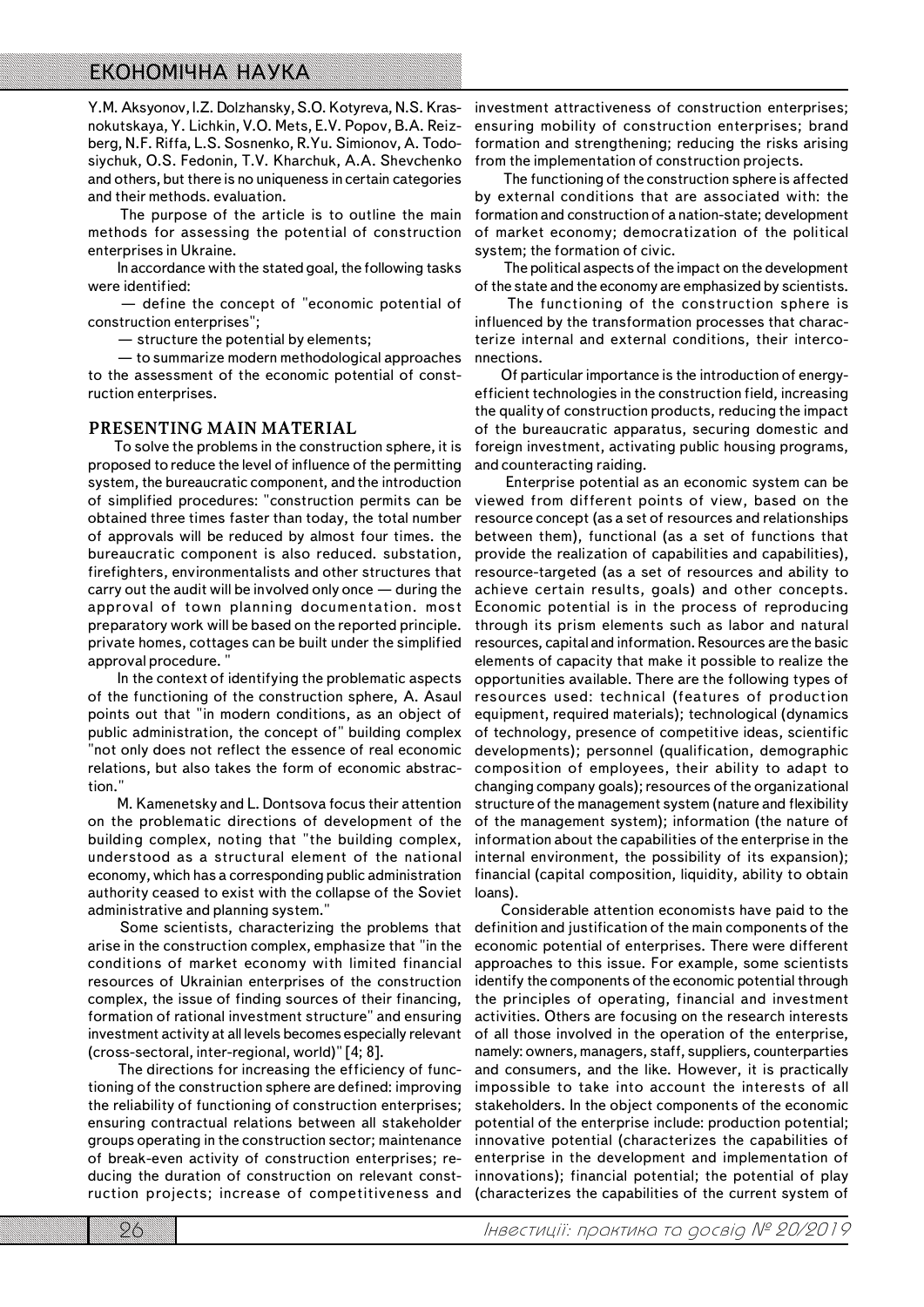necessary level of competitiveness of production of the reduction in 2011—2014, which was replaced by growth enterprise); information capacity characterizes the capabilities of the created information database to ensure timely and full saturation of the enterprise reliable input, output, regulatory, operational information for decision making in the process of economic activity of the enterprise and achieve the objectives of its development); infrastructure potential (characterizes the attractiveness of the location of the enterprise from the point of view of development of market infrastructure, transport, commu nications and other factors). To subject components of the economic potential of the enterprise include: scientific and technical potential (characterizes the ability of employees to carry out research and development aimed at improving production and technological processes, differentiation of products); marketing potential; the potential of the organizational management structure (characterizes the capabilities formed the organizational management structure to ensure the highest level of efficiency of functioning of enterprises in conditions of variability of the environment); human potential (the sum of the abilities and capabilities of personnel to ensure the effective operation [1; 3].

It should be noted that the construction industry affects the development of other industries and the economy of the state. It provides economic growth and has a social effect, providing housing for the population. In the construction of a significant number of jobs, uses the products of other sectors, forms of investment attractiveness of projects and the competitiveness of the economy of the state. The importance of the construction sector indicated by scientists.

According to experts, the development of strategic directions of further development of regional building complex must take into account the interests of all stakeholders that will ensure the growth of performance and competitiveness of construction enterprises.

In the context of state characteristics and transformation processes that occur in the construction industry are of special importance the results of definition of indicators of activities of construction enterprises.

The study found that in 2011—2017 observed wavy trend of the index of construction products. So for 2011— 2014, there is a reduction of this indicator in 2015—2017 — growth. Throughout the period of the index of construction output increased by more than 5% [1].

Throughout the period observed wavy trend of the index buildings where the periods of fall give way to periods of growth. Moreover, this dynamics is consistent with the trends of this indicator for nonresidential buildings. The residential buildings index building products was characterized by a decrease in 2011—2012, growth in 2013, falling to 2015 and increase in 2016—2017 Trends of the index of construction products for engineering structures correspond to the General changes of the indicator.

As a result of the analysis of volumes of construction works in 2011-2017 there are also wave-like trend. In 2011—2012 there is a growth of this indicator in 2013 — 2014—fall 2015—2017. — increase. Similar trends are observed in the volume of construction work for residential and nonresidential buildings. The volume of construction

formation and updating of fixed assets to ensure the works on engineering structures was characterized by in 2015—2017.

> For the investigated period is observed a growth of commissioned housing to 17.5%. This is due to the increase adopted in the operation of housing with two or more apartments and housing in the dorms. Along with this, have slowed the process of reduction taken in maintenance of housing in single-family residential buildings by  $11.4\%$ . The study determined the growth of commissioned housing in both the urban and rural areas for 2011—2017. And the highest weight put into operation the housing is defined in urban areas. A similar trend is observed with the number of apartments built.

> During the presented period there was a reduction in the number of buildings and engineering structures almost 1.7 times. This is to try building enterprises in the condi tions of transformational processes to reduce the level of unfinished construction, thus finishing the construction processes of the past. The greatest number of unfinished construction sites were observed in the buildings. The number of uncompleted construction of engineering structures within the studied period decreased [5; 7].

> In comparison with other areas of economic activity in construction has mastered a significant amount of capital investment. Only in agriculture and industry, this indicator exceeded the construction sector. The volume of capital investments by sources of financing, the largest share was carried out at the expense of own funds of enterprises and organizations. Other sources were insignificant share: state funds; local funds; Bank loans and other borrowings from foreign investors; funds of domestic investment companies, funds, etc.; public funds for housing construction; other sources of funding. The largest share was capital investment in tangible assets. A significant proportion consists of capital investments in residential buildings; commercial buildings; engineering structures; machinery, equipment and inventory; vehicle. In other assets received small amount of capital investment: land; long-term biological assets of crops and livestock; other tangible assets; investments in intangible assets. The results of the analysis of the volume of capital investments by types of assets in certain areas in 2017 in dicates that the majority of them goes to new assets. The proportion of mastered capital investment in assets that were in use and the cost of repair is insignificant. The volume of used capital investments for the implementation of cost improvement, improvement, reconstruction, modernization is 15% of the total amount. It should be noted that commercial capital investments in residential and non-residential buildings mainly in new assets [2].

> The largest volume of capital investments in tangible and intangible assets in 2017 was observed in the regions Zakarpattya and Khmelnytskyi; the Lugansk and Cher nivtsi; IvanoFrankivsk and Kherson; Mykolayiv and Ternopil; Cherkasy; Zhytomyr and Rivne. The low specific weight of capital investments in tangible and intangible assets in 2017 was characterized Donetsk, Kirovograd, Kharkov, Poltava region. The amount of mastered capital investment in tangible assets by types of fixed assets in the regions of Ukraine in 2017 was characterized by the highest values in residential buildings by regions: